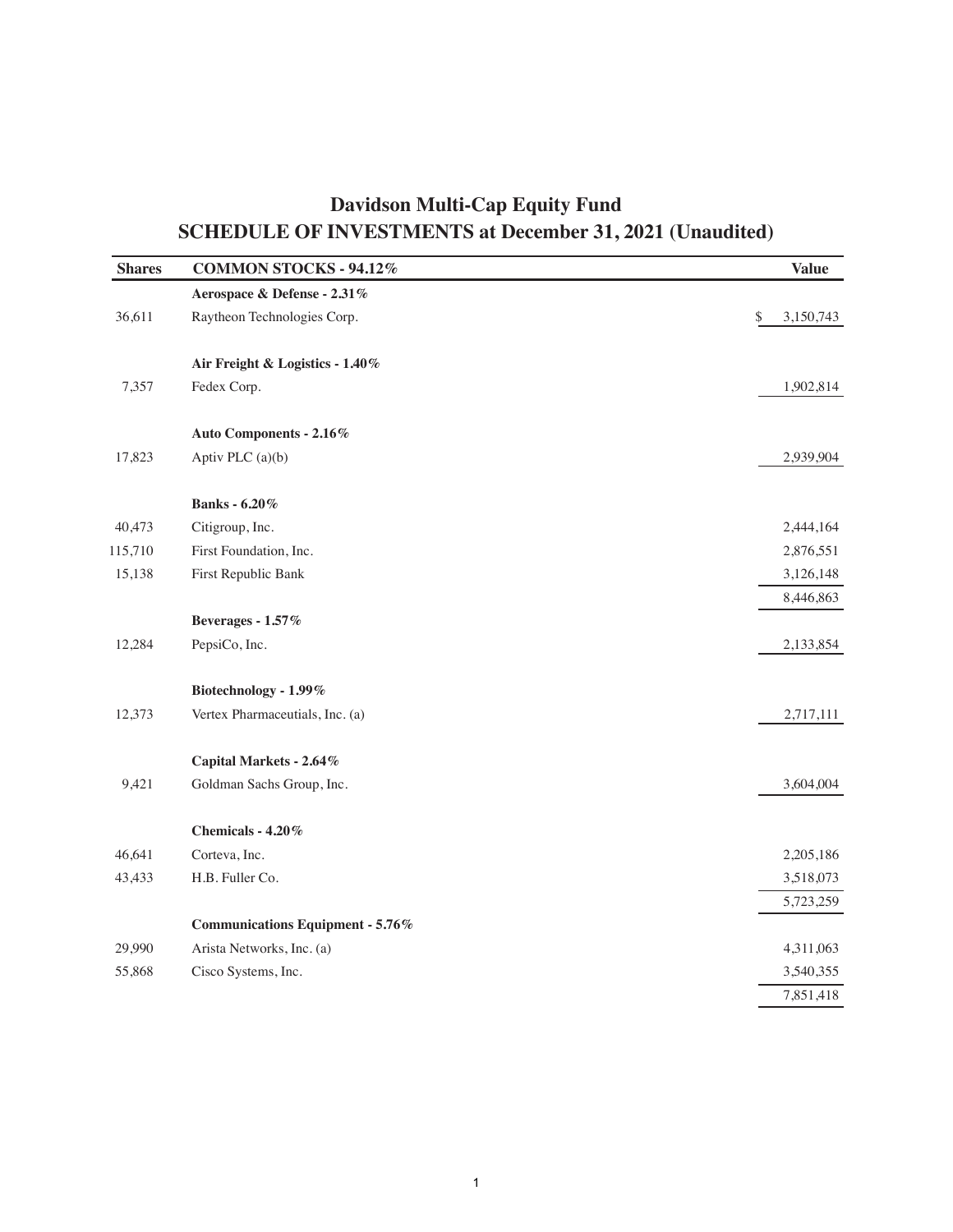## **Davidson Multi-Cap Equity Fund SCHEDULE OF INVESTMENTS at December 31, 2021 (Unaudited),** *Continued*

| <b>Shares</b> | <b>COMMON STOCKS - 94.12%, continued</b> | <b>Value</b>    |
|---------------|------------------------------------------|-----------------|
|               | Electric Utilities - 1.74%               |                 |
| 41,019        | Exelon Corp.                             | \$<br>2,369,257 |
|               | <b>Electrical Equipment - 2.40%</b>      |                 |
| 18,960        | Eaton Corp. PLC (b)                      | 3,276,667       |
|               | Entertainment - 2.10%                    |                 |
| 21,747        | Electronic Arts, Inc.                    | 2,868,429       |
|               | Food & Staples Retailing - 3.32%         |                 |
| 86,099        | Sprouts Farmers Market, Inc. (a)         | 2,555,418       |
| 13,579        | Walmart, Inc.                            | 1,964,746       |
|               |                                          | 4,520,164       |
|               | Health Care Equipment & Supplies - 3.32% |                 |
| 9,485         | Becton, Dickinson & Co.                  | 2,385,288       |
| 20,635        | Medtronic PLC (b)                        | 2,134,691       |
|               |                                          | 4,519,979       |
|               | Health Care Providers & Services - 3.87% |                 |
| 12,468        | Cigna Corp.                              | 2,863,027       |
| 7,657         | Laboratory Corp. of America Holdings (a) | 2,405,906       |
|               |                                          | 5,268,933       |
|               | Health Care Technology - 2.24%           |                 |
| 32,915        | Cerner Corp.                             | 3,056,816       |
|               | Hotels, Restaurants & Leisure - 1.82%    |                 |
| 21,172        | Starbucks Corp.                          | 2,476,489       |
|               | <b>Industrial Conglomerates - 1.66%</b>  |                 |
| 12,733        | 3M Co.                                   | 2,261,763       |
|               | Insurance $-1.51\%$                      |                 |
| 20,119        | Progressive Corp.                        | 2,065,215       |
|               |                                          |                 |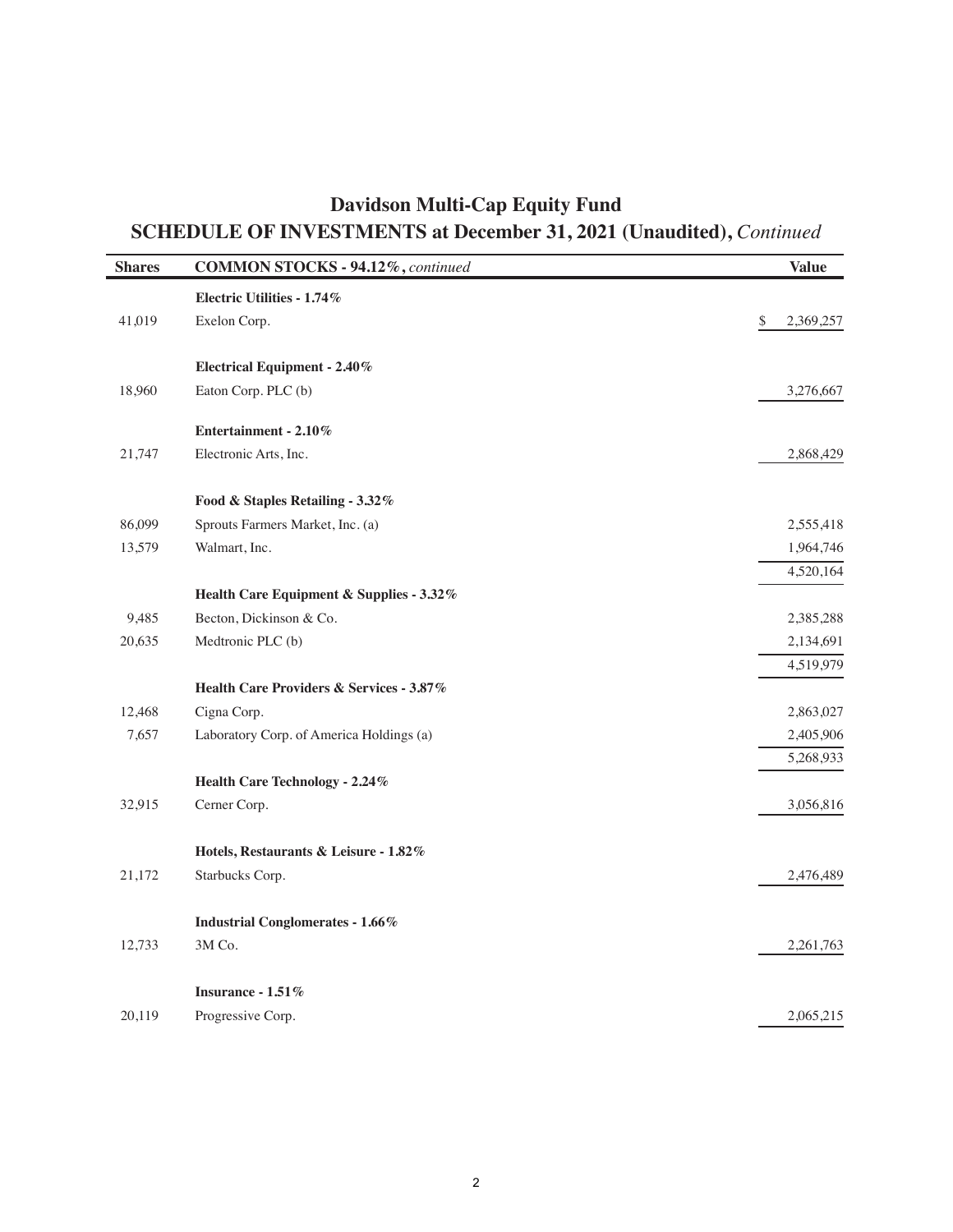## **Davidson Multi-Cap Equity Fund SCHEDULE OF INVESTMENTS at December 31, 2021 (Unaudited),** *Continued*

| <b>Shares</b> | <b>COMMON STOCKS - 94.12%, continued</b>              | <b>Value</b>    |
|---------------|-------------------------------------------------------|-----------------|
|               | Interactive Media & Services - 4.18%                  |                 |
| 1,967         | Alphabet, Inc. - Class C (a)(c)                       | \$<br>5,691,691 |
|               | <b>Internet &amp; Direct Marketing Retail - 4.94%</b> |                 |
| 1,451         | Amazon.com, Inc. (a)                                  | 4,838,127       |
| 28,490        | eBay, Inc.                                            | 1,894,585       |
|               |                                                       | 6,732,712       |
|               | IT Services - 1.47%                                   |                 |
| 18,365        | Fidelity National Information Services, Inc.          | 2,004,540       |
|               | Machinery - 2.02%                                     |                 |
| 31,573        | Otis Worldwide Corp.                                  | 2,749,061       |
|               | Multi-Utilities - 1.31%                               |                 |
| 13,510        | Sempra Energy                                         | 1,787,103       |
|               | Oil, Gas & Consumable Fuels - 2.77%                   |                 |
| 19,225        | Chevron Corp.                                         | 2,256,054       |
| 17,173        | EOG Resources, Inc.                                   | 1,525,477       |
|               |                                                       | 3,781,531       |
|               | Pharmaceuticals - $1.44\%$                            |                 |
| 31,562        | Bristol-Myers Squibb Co.                              | 1,967,891       |
|               | Semiconductors & Semiconductor Equipment - 2.04%      |                 |
| 13,461        | Silicon Laboratories, Inc. (a)                        | 2,778,620       |
|               | Software - 13,19%                                     |                 |
| 9,802         | Fortinet, Inc. (a)                                    | 3,522,839       |
| 5,674         | Intuit, Inc.                                          | 3,649,630       |
| 17,021        | Microsoft Corp.                                       | 5,724,503       |
| 12,245        | Salesforce.com, Inc. (a)                              | 3,111,822       |
| 16,953        | Splunk, Inc. (a)                                      | 1,961,801       |
|               |                                                       | 17,970,595      |